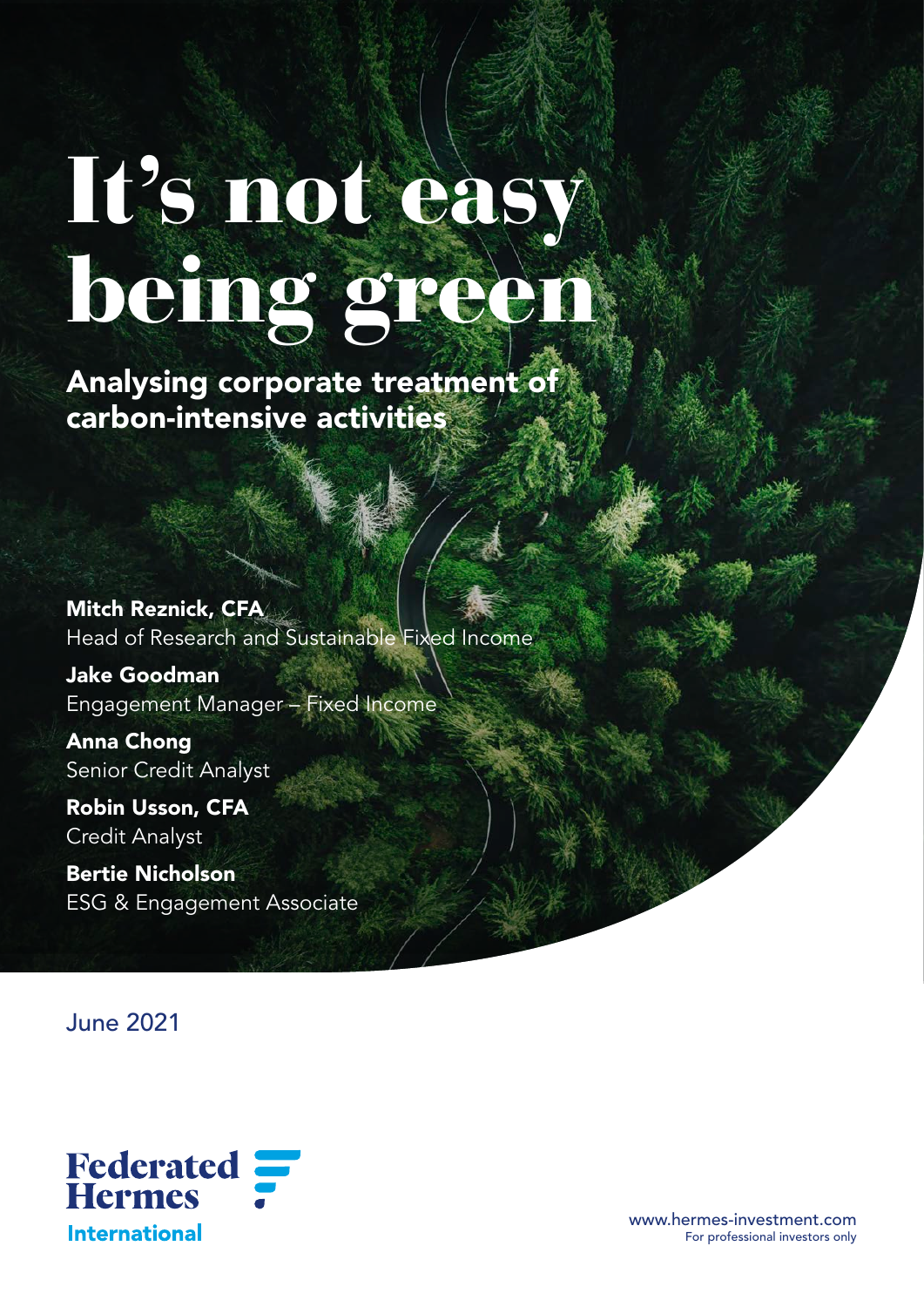In response to the climate crisis the economy shows clear signs of shifting from "brown" to "green". Driving this secular change, companies lower their carbon footprint by winding down or divesting carbon-intensive activities. These decarbonisation strategies can have meaningful — and sometimes contradictory — effects on companies' sustainability credentials and financial strength. For a complete understanding of such corporate activity a new set of questions must be answered.

# Key points

- A As opportunities rooted in the green economy open up across the corporate and banking sectors, companies are recognising the benefits of being seen as a decarbonisation leader. In addition to pursuing strong growth opportunities within the green economy, companies benefit from being identified as a leader in the fight against climate change.
- A Pioneers are far more likely to be screened into the portfolios of investors seeking to reinforce their own sustainability credentials.
- A However, while the motives for companies are clear, for investors, accurately assessing the real, net impact of a company's decarbonisation strategy is far from straightforward.

# Shades of complexity: the different paths from brown to green

In the context of sustainability, analysing a company's carbon footprint and intensity is the most common way to assess a company's decarbonisation trajectory. There are multiple ways to improve these metrics: for example, companies can shift from using fossil fuels to renewable energy sources, or they can reduce the carbon content of manufacturing inputs such as steel and building materials. However, the focus of the framework we have created is on two further, related ways of decarbonising: either winding down or divesting/demerging carbon-intensive activities rooted in the old 'brown' economy.1 Such a framework is needed because assessing the financial and sustainable impact of a company either winding down or divesting itself of a carbon-intensive activity is complex. For example, a company can quickly cut its carbon footprint via a divestment, but if that 'brown' activity goes on to thrive in the hands of its new owners the environment does not benefit in any way.

Optically the divestment appears quite positive, at least for the individual company's carbon footprint. However, by delivering the carbon-intensive activity into the hands of a proponent, the decision has a net negative impact on the decarbonisation of the planet as a whole. As such, before we reward a company for reducing its carbon footprint through the divestment of polluting assets, it's important to know where those assets end up. From a climate change point of view, we want to understand what an action means for the overall decarbonisation of the economy compared to, say, simply winding down that activity.

Then there is the financial assessment. As investors we are compelled to determine the materiality of any financial impact divestment of carbon-intensive activities will have. We can then compare this to the impact of winding them down. In some cases divestment could reduce the carbon intensity of the company's operations and benefit the environment but be detrimental to its financial profile or vice versa.

Our Fixed Income team decided to address the need to assess the impact a company's treatment of carbon-intensive activity has on both its sustainability and financial credentials. A working group of financial analysts and sustainability experts collaborated to design an analytical framework. A summary of the framework is below.

<sup>1</sup> For simplicity's sake, we will refer to divestments and demergers in the rest of this paper using the single term 'divestments' as the key concept of withdrawing from the carbon-intensive activity is common to both. We will separate the two concepts when necessary as part of the analysis that the framework describes.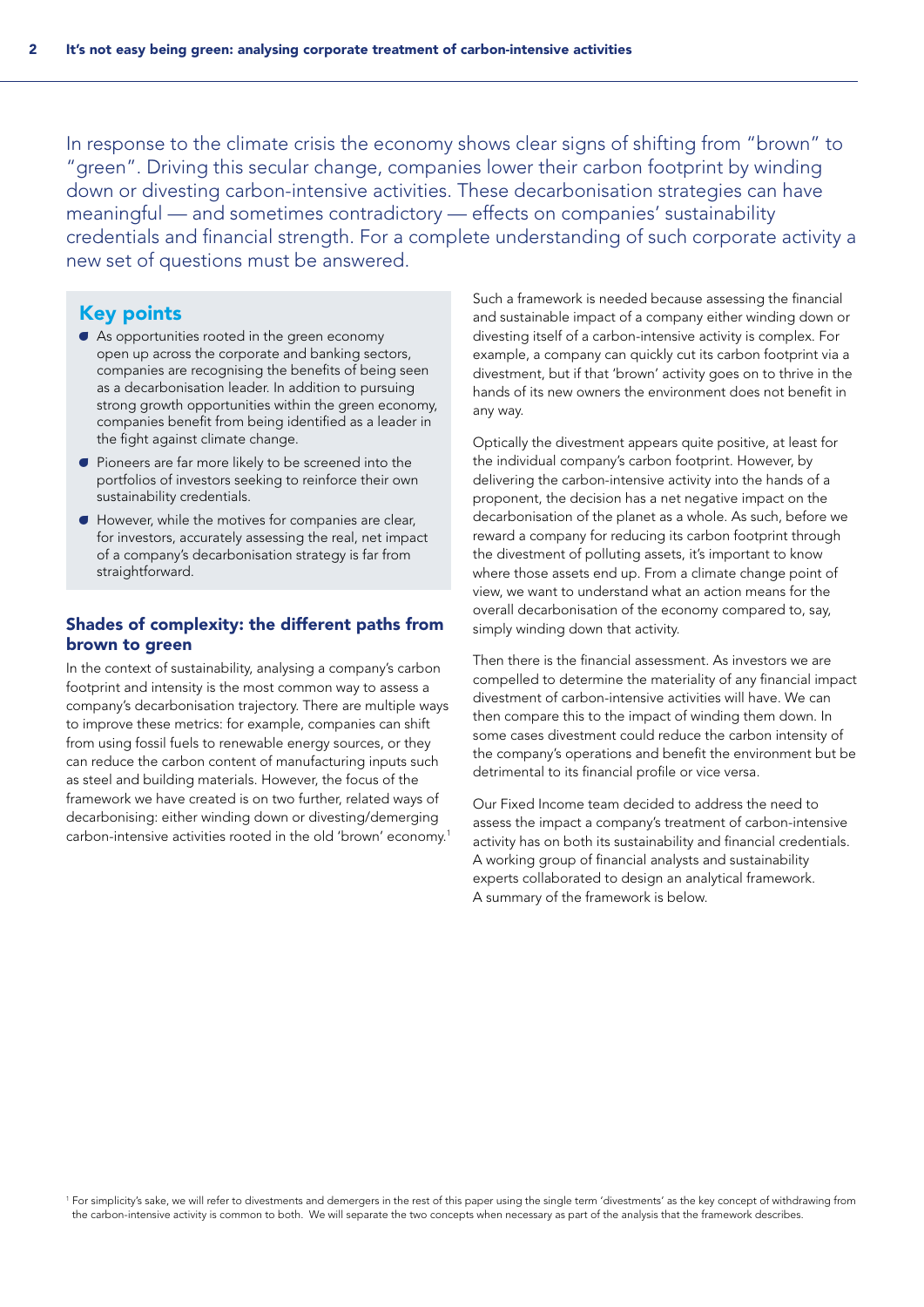# The Framework

# To own or not to own, that is the question

As a first step in the analysis we need to ask: is the company winding down or divesting the carbon-intensive activity? Once we have the answer, we can run through the framework to understand the benefits and drawbacks of the chosen approach to determine investment and sustainability scores. These can then be used to determine portfolio composition. In essence, we aim to determine two things:

- **1 Financial impact:** how material is the net effect of the wind down or divestment to the financial strength of the company?
- 2 Sustainability impact: how responsible is that treatment of the carbon-intensive activity both in the context of the company itself and in the wider economy?

Once we have assessed the direction and materiality of both the financial and sustainable impacts, we can then adjust the investment and sustainability scores for the relevant company. In line with our process-driven approach to investing, if the analysts and sustainability experts adjust their scores, portfolio managers implement trades to reflect these updated views.

Figure 1: Summarised assessment of process for analysing wind downs and divestments



Source: Federated Hermes, as at June 2021.

## Impact analyses for wind down versus divestment

#### 1. Wind down

In a wind-down scenario the parent company, seeking to reduce its carbon footprint, opts for a gradual, controlled reduction of a particular brown activity. In this case, the carbon-

intensive activity remains on the balance sheet. Figure 2 below provides a summary of the positive and negative financial and sustainability impacts of a wind down.

#### Figure 2: Framework of impacts for consideration in a wind down

| <b>Wind down</b>                          | <b>Positive</b>                                                                                                                                       | <b>Negative</b>                                                                                                                                                                           |  |
|-------------------------------------------|-------------------------------------------------------------------------------------------------------------------------------------------------------|-------------------------------------------------------------------------------------------------------------------------------------------------------------------------------------------|--|
| <b>ng</b> Financial                       | • Re-allocation of opex/capex to growth<br>Retains benefits of positive cashflows<br>• Market may reward company for<br>decarbonisation efforts       | • Possible moribund activity stays on B/S<br>• Operation could drain value<br>Investors 'screen out' company because it<br>retains 'brown' activity<br>Risks causing an impairment change |  |
| ustainable                                | • Actively reducing GHG emissions<br>• Supports decarbonisation trend<br>• Opportunity for positive social impact<br>through job retention/retraining | • GHG emissions still being produced<br>• Possible negative social implications if<br>action generates significant job losses                                                             |  |
| Course: Enderstad Harmes, so at June 2021 |                                                                                                                                                       |                                                                                                                                                                                           |  |

Irce: Federated Hermes, as at June 2021.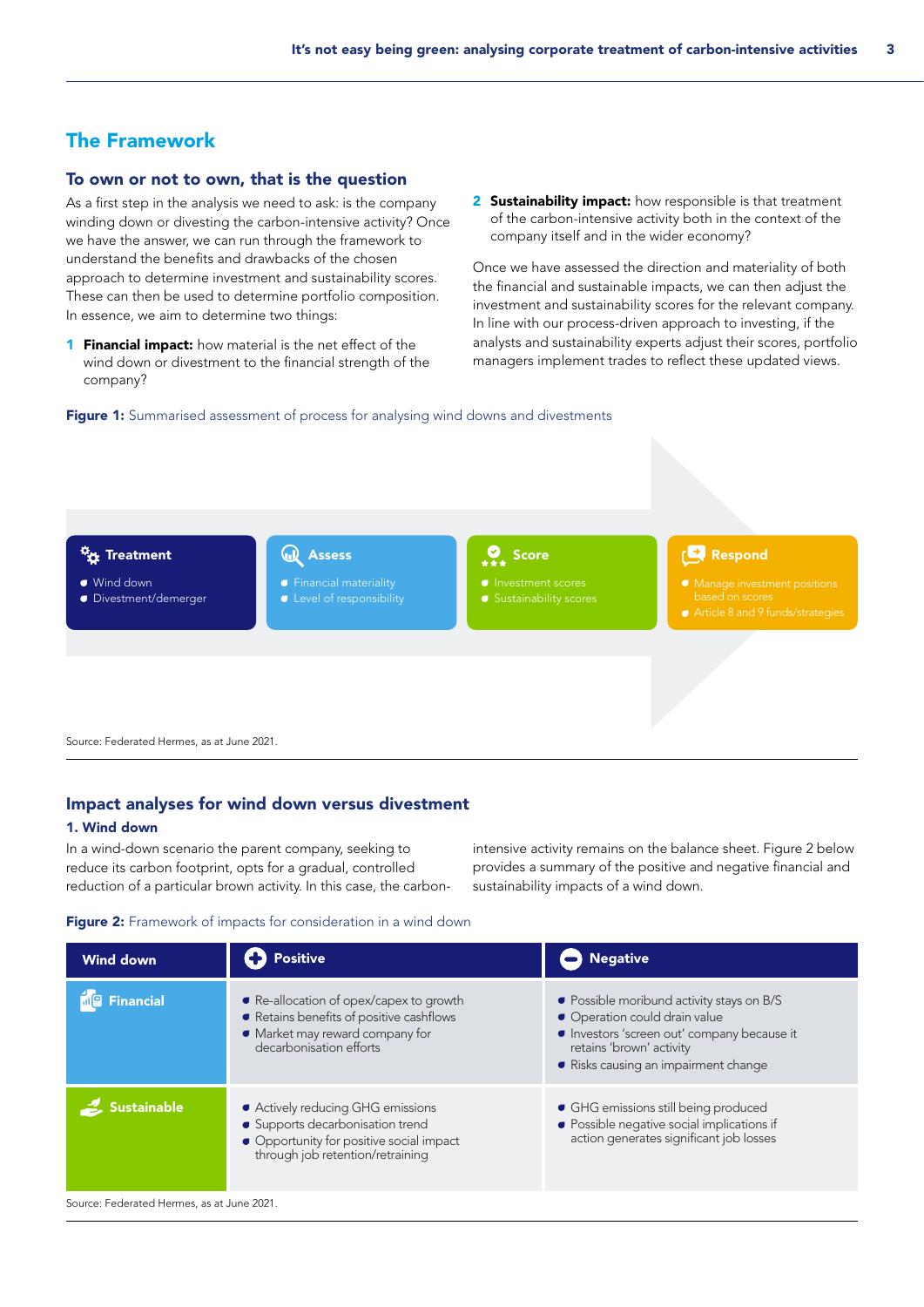#### 2. Divestment

In a divestment scenario the parent company removes the carbon-intensive activity from its balance sheet through a sale or demerger. The company abdicates responsibility for the management of the carbon-intensive activity and it is no longer recognised in its financial statements. The potential positive and negative financial and sustainability impacts of divestment are therefore different from a wind down, as set out in Figure 3.



| Divestment/demerger                       | <b>Positive</b>                                                                                                                                                                                                        | <b>Negative</b>                                                                                                                                                                                                                        |  |
|-------------------------------------------|------------------------------------------------------------------------------------------------------------------------------------------------------------------------------------------------------------------------|----------------------------------------------------------------------------------------------------------------------------------------------------------------------------------------------------------------------------------------|--|
| <b>Financial</b>                          | • Proceeds in consideration of a sale<br>Removal of moribund/slow-growth business<br>from the balance sheet<br>Could be positive for WACC<br>May reduce risk of being 'screened out'<br>with departure of the activity | • Potential loss of mature, but<br>cash-generative activity<br>Risk that legacy environmental and<br>other liabilities remain with company                                                                                             |  |
| <b>istainable</b>                         | • Immediate, positive impact on carbon<br>footprint of the company<br>• Potentially avoids negative social impact<br>of job losses<br>• Clean break may allow management to<br>focus on strategic 'green' activities   | • Carbon-intensive activity ports to an entity<br>that may perpetuate/accelerate the activity<br>• Leads to job losses with no social safety put<br>in place<br>Risk of reduced governance/responsible<br>oversight under a new regime |  |
| Source: Federated Hermes, as at June 2021 |                                                                                                                                                                                                                        |                                                                                                                                                                                                                                        |  |

We have written this framework because, as mentioned at the outset, assessing the net effect of the treatment of a carbonintensive activity in the context of a decarbonising company is complex. Second-order effects on the sustainable and fundamental character of the parent company must be considered. For example, a divestment might optically augment the parent company's sustainable scores and be more financially attractive than a wind down at face value. However, if the 'brown' activity continues to operate unbridled in the hands of new owners, the transaction has done nothing to address the overall effect on climate change. This can have negative indirect consequences for the investment, and the sustainability and financial scores should reflect that.

# A holistic approach that respects the principles of the investment process

For the fundamental assessment, we follow a pretty welltrodden path of financial analysis. As described above, we determine the impact of the divestment or wind down on transition risks, cashflows, debt and enterprise value, scoring accordingly. This helps us determine how much volatility contribution we can take in the name. The net effect will influence both Credit and ESG scores.

For the sustainability assessment, it is not just a matter of subtracting the 'brown' activity's carbon emissions from that of the parent company. Instead, we aim to determine how responsible the wind down or divestment is in the context of the wider economy. We do this by analysing the ultimate impact on society and the environment of the parent company's chosen course of action. We then fold that conclusion into the context of the parent company's other sustainability activities, assessing the impacts on a holistic basis and with a forward-looking view. This analysis paints a much more complete picture that conveys the earnestness with which the company is decarbonising and thus allows us to assign more accurate sustainability scores.

Overall, the framework reflects a holistic approach that takes into account the wider impact of a company's strategy for decarbonising its assets. At the same time, it fully respects the principles of the investment process.